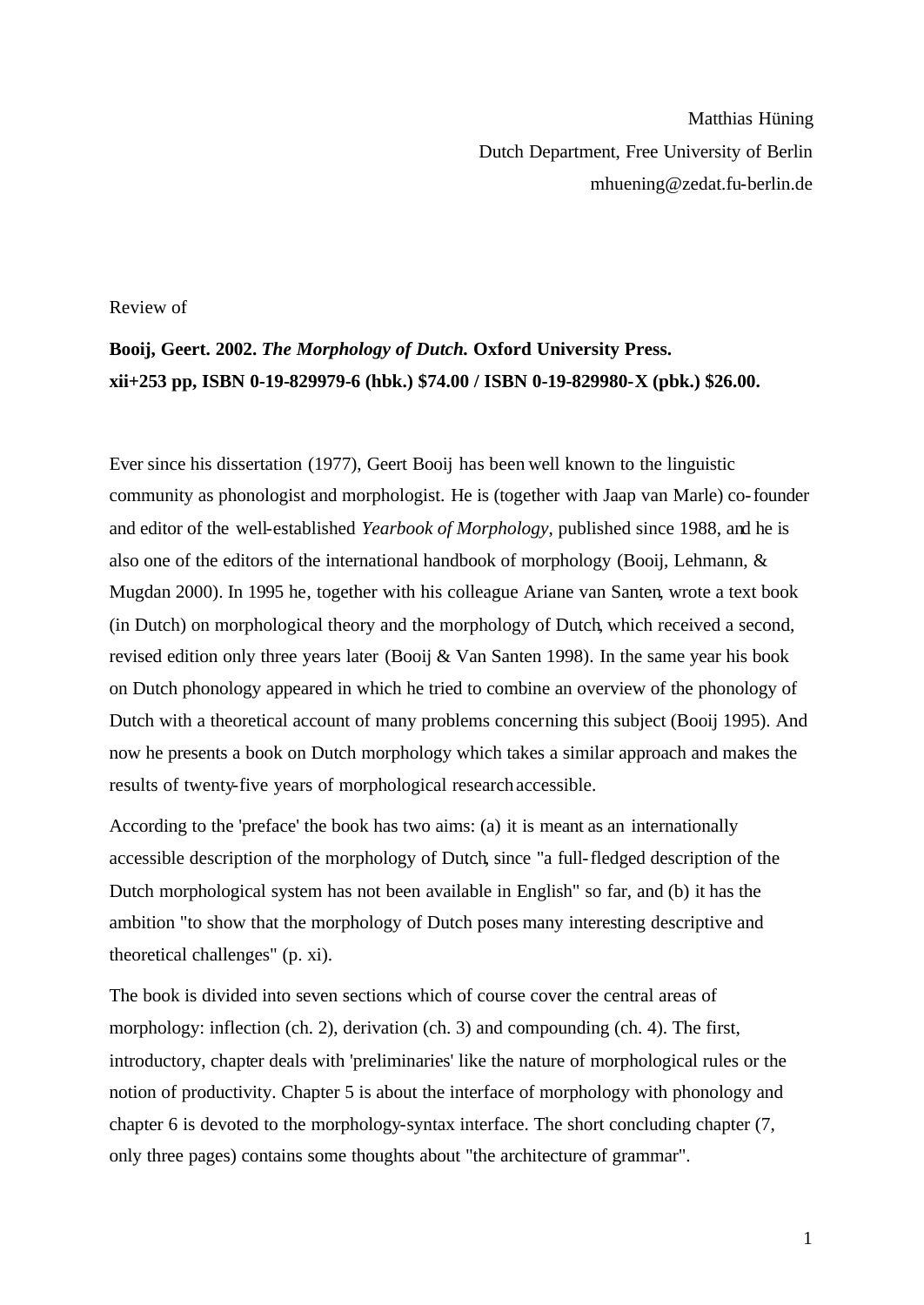*The Morphology of Dutch* is not an introduction to morphological theory or terminology in the first place. However, the first chapter provides an account of some central aspects of Booij's view on the nature of morphology. Thereafter he takes the morphological structure of Dutch as his starting point for the discussion of morphological phenomena.

Booij's basic assumptions don't come as a surprise: morphology has to define the notion 'possible complex word' (lexical morphology) and it deals with the form of words in different syntactic contexts (inflectional morphology). The central mechanisms of morphology are affixation and compounding, and morphological operations apply to words (rather than morphemes). Word-based or better: lexeme-based morphology implies that affixes are not treated as lexical entries, they have no existence of their own, they only exist as part of morphological rules. More than in former publications Booij stresses the importance of paradigmatic word formation. There is a strong tradition of paradigmatic morphology in Dutch linguistics which is tightly connected to the names of Henk Schultink and especially Jaap van Marle (cf. Van Marle 1985). Many of the insights of this branch of morphological research are found in Booij's book.

With respect to lexical morphology Booij concentrates on morphology in strict sense (derivation, compounding, conversion). He explicitly excludes other means of extending the lexicon like acronyms, clipping, or blending from his treatment of Dutch morphology, because "in these cases there is no systematic form-meaning correspondence between the base word and the newly created one". This exclusion is a pity, because in my view, what is often called 'marginal morphology' not only plays an important role in Dutch, it also sheds light on many aspects of morphological creativity and the conditions of morphological productivity, and as such it is highly interesting and important to morphological theory. Another recent overview of the word formation of one language, Donalies' *Wortbildung des Deutschen* (Donalies 2002), shows that there might be more systematic aspects to these mechanisms of word formation than Booij is willing to admit.

Chapter 2 discusses the inflectional system of Dutch. Dutch is characterized by a loss of inflection. Like English, it has lost morphological case markings and its inflectional system can – in terms of morphological complexity – be situated between German and English. Booij presents a fairly comprehensive account of nominal and verbal inflection in Dutch, which is exemplified by many tables showing the inflectional paradigms of Dutch. He goes further than description in, for example, trying to account for the selection of competing plural suffixes (-*s* or -*en*) in the framework of Optimality Theory.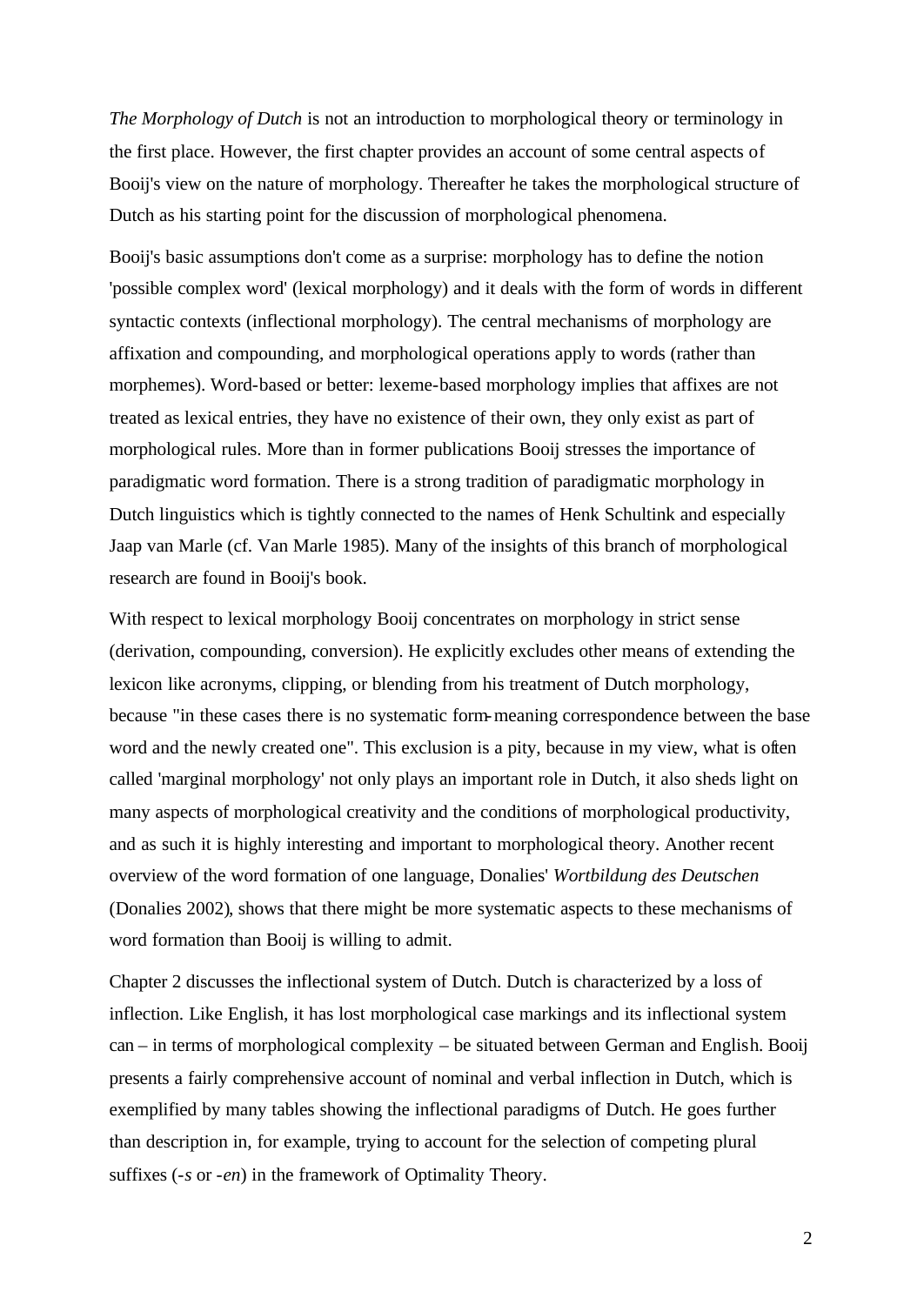With respect to morphological theory it is especially Booij's distinction between contextual and inherent inflection which I consider very insightful. Booij discusses (in 2.5) the boundary and the interaction between inflection and word formation. As in several earlier publications he argues against the dichotomy inflection-derivation (the hypothesis of 'Split Morphology') in favour of a functional continuum which can be subdivided into three parts: contextual inflection (mainly agreement categories), inherent inflection (like number categories) and derivation. This continuum view has become influential in recent years and Booij's tripartition has also been adopted in other text books on morphology, like Haspelmath's *Understanding Morphology* (Haspelmath 2002).

Chapter 3 deals with derivation in Dutch. It starts with a section on 'theoretical preliminaries', in which Booij discusses the nature of derivational processes and the restrictions limiting the output of these processes. Input restrictions limit the domain of a morphological process by excluding base words because of phonological, semantic, syntactic or pragmatic features. Stratal restrictions control the combination of native (Germanic) words and affixes with nonnative (Romance) ones. Paradigmatic restrictions prevent the coining of words because of the existence of (near) synonyms ('blocking') and/or the existence of competing word-formation processes with the same meaning contribution. These are all well known restrictions on morphological processes and Booij illustrates them nicely with examples from Dutch. In the 'theoretical preliminaries' we also find reflections on the polyfunctionality of affixes and the semantics of derivational processes. With respect to the latter Booij presents his view on polysemous affixes, which he first developed some 15 years ago (Booij 1986).

The discussion of the derivational processes in Dutch is organized according to the formal processes involved: prefixation, suffixation, and conversion; and Booij gives an overview of the means involved in coining verbs, nouns, adjectives, and adverbs. Here his intention – to present *the morphology of Dutch* – is confronted with limiting factors. It is just impossible to describe all derivational processes in detail on 50 pages. So Booij chooses to present lists of affixes, like 'denominal nominal suffixes' (110) or 'native adjectival suffixes for qualitative adjectives' (131), and to comment on these groups of affixes without going into detail concerning the formal and semantic properties of the individual processes.

In respect to conversion Booij argues against zero-affixation. In his view the conversion of *douche* ('the shower' > 'to shower') is better accounted for by means of a template describing the semantics and the direction of conversion (which according to Booij can be determined on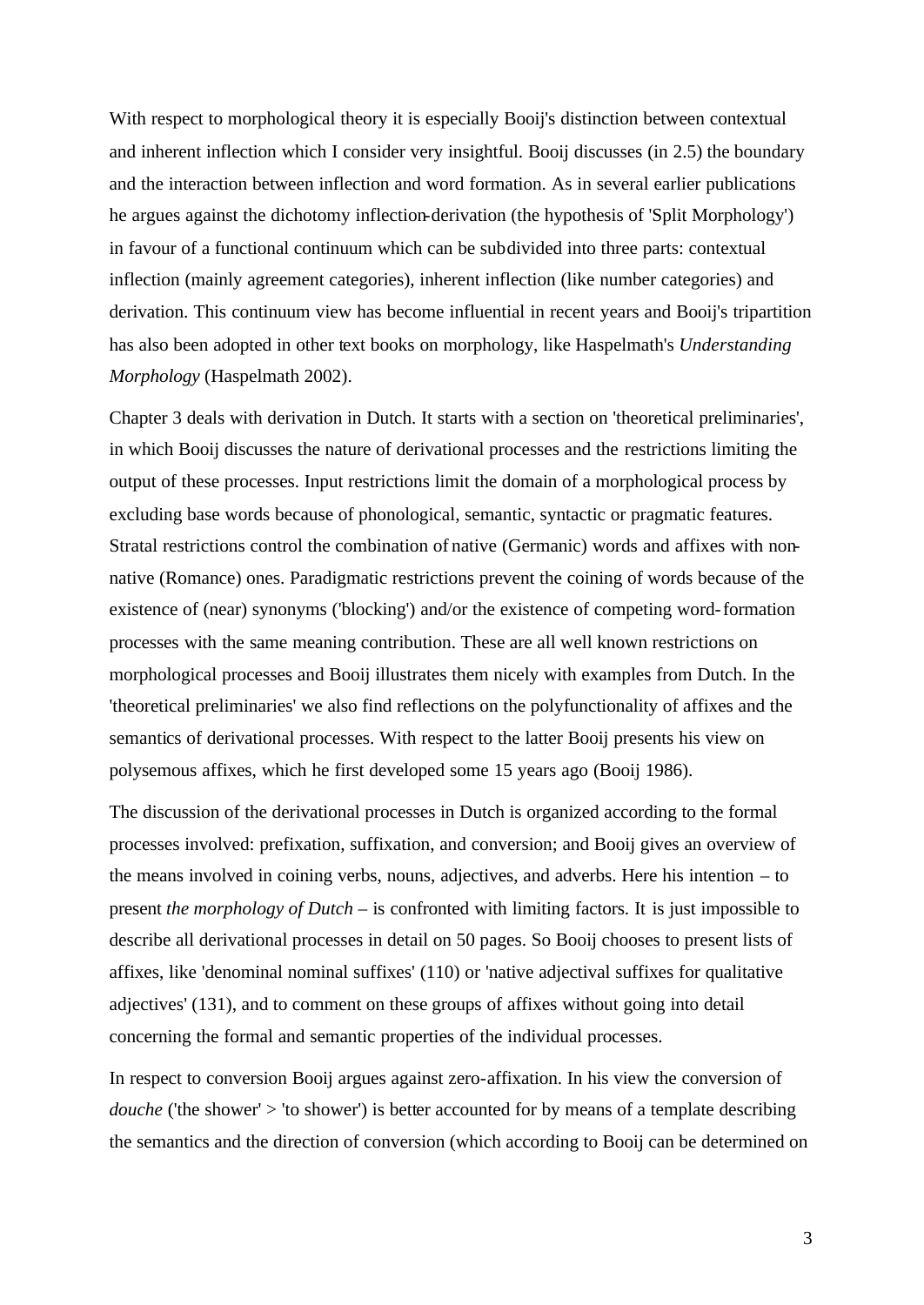the basis of the meanings of the corresponding words). Conversion is dealt with as part of derivation in this book because it is seen as 'functionally similar to derivation' (86).

The chapter on compounding starts with the observation that Dutch compounds are rightheaded. This is not self-evident since it often has been stated that the so called exocentric ('bahuvrihi') compounds (like *roodhuid* 'redskin') are counterexamples to this claim. Booij convincingly analyses them as "a specific semantic category of endocentric compounds based on metonymy" (143). The chapter is subdivided into sections about nominal, adjectival, verbal, and numeral compounds. Again Booij seizes the opportunity to discuss general theoretical problems. Let me mention just one example: on the basis of compounds with an NP in the non-head position (like *blotevrouwenblad* 'nude women magazine' or *heteluchtballon* 'hot air balloon') he discusses the structure of grammar and he concludes that "our conception of the grammar has to be a modular one, with the modules unordered" (146).

In spite of the synchronic point of view for his description of the morphology of Dutch, Booij occasionaly touches diachrony when it seems appropriate to explain the morphological makeup of complex words. He does for example use the semantic development of *boer* (lit. 'farmer') in the head position of compounds to discuss the more general principle of grammaticalization, which he also illustrates with the development of pejorative prefixes out of nouns (153).

While in the first chapters the focus of the book has been on the structure of complex words in Dutch, the two remaining chapters reverse the perspective: now Booij takes theoretical questions as a starting point. He discusses the interaction between morphology and phonology (ch. 5) resp syntax (ch. 6) and looks at some domains of interaction in Dutch to illustrate the interface problems. Booij shows that – and how – the morphological structure of a word codetermines its prosodic structure (in 5.2) and in section 5.3 he discusses allomorphy. He states that in Dutch not only affixes exhibit allomorphy, but also stems. One example of the latter has already been discussed in chapter 2, where Booij presents his view on what is traditionally seen as a special plural marker *-eren*, like in *kind* ('child') – *kinderen* of *kalf* ('calf') – *kalveren*. Historically this is of course true (-*eren* is a sequence of two plural morphemes), but synchronically these forms should according to Booij be seen as 'normal' plurals in -*en* added to stem allomorphs of the base words (*kinder* and *runder*). One argument in favour of this view can be found in compounds (*kindertaal* 'child language', *runderpest* 'rinderpest') where these allomorphs are used too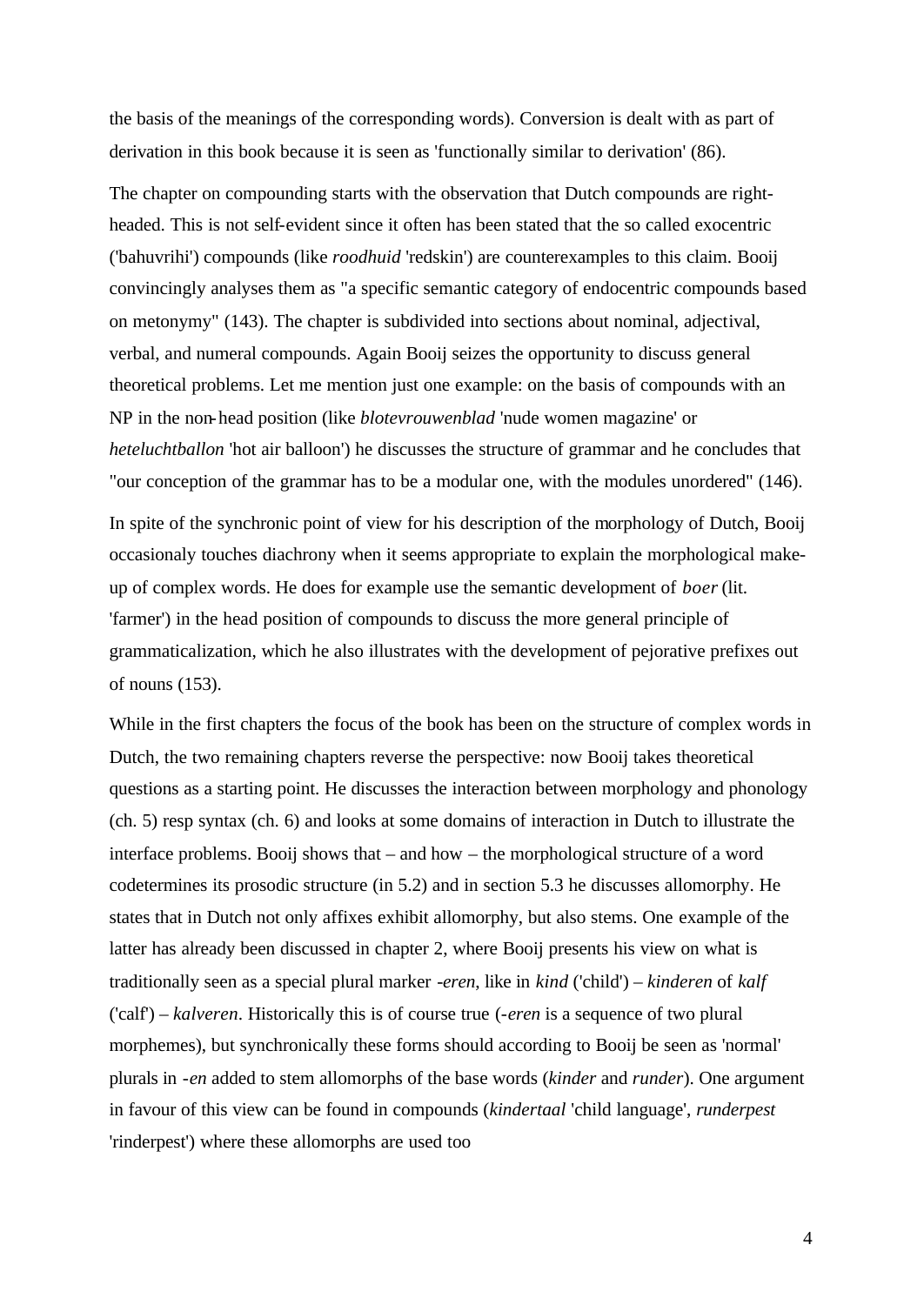In chapter 6 Booij first discusses syntactic valency effects in morphology. He demonstrates on the basis of verbs with the prefix *be*- that and how prefixation affects the meaning of the base words (verbs like *iets beschilderen* 'to cover something with paint' < *iets schilderen* 'to paint something'). He claims that this is an operation at the level of the Lexical-Conceptual Structure. The changes in syntactic valency which can be observed "are therefore to be seen as the effect of changes at the level of LCS" (191). This implies that the derived verb does not inherit the argument structure of the base verb. However, some category-changing processes do show inheritance (*zoeker naar waarheid* 'searcher for truth'), which according to Booij has to be accounted for as a correspondence in terms of LCS-roles between a verb and its deverbal noun.

The short section 6.3 contains some interesting thoughts on the demarcation of lexicon and syntax in the view of Construction Grammar which lead to 6.4 where Booij deals with the nature of separable complex verbs: syntax or morphology? He shows that verbs like *opbellen* ('to phone'; *hij belt iemand op* 'he calls somebody') have to be seen not as words, but as combinations of words. At the same time, however, they share some lexical properties with morphologically complex verbs. Booij comes to the conclusion that those separable complex verbs can best be seen as 'constructions'.

In his conclusions (ch. 7) Booij again stresses the importance of paradigmatic relations for morphology and the usefulness of the notion of 'construction' for mophological theory. He makes a plea for an integrated view of language: the interaction between the different subsystems of language should be of central concern when studying one of those subsystems.

On the cover of the book Mark Aronoff is quoted who considers *The Morphology of Dutch* a 'gold mine', and I agree with him: a gold mine it is. The book provides the international linguistic community with the relevant facts about Dutch morphology and it will definitely function as a reference work for at least the next couple of years. Of course not every aspect has been treated with equal depth, especially the chapter on derivation could be more detailed, but the overall delimitation of the descriptive domain seems very reasonable to me. The description itself is of very high quality and the book is well written and made accessible by three indexes (subjects, authors, affixes).

But what I like most about *The Morphology of Dutch* is the fruitful combination of description and theory. This is where the book excels. Booij presents his description of Dutch inflection and word formation, and whenever it seems appropriate he succeeds in linking up the